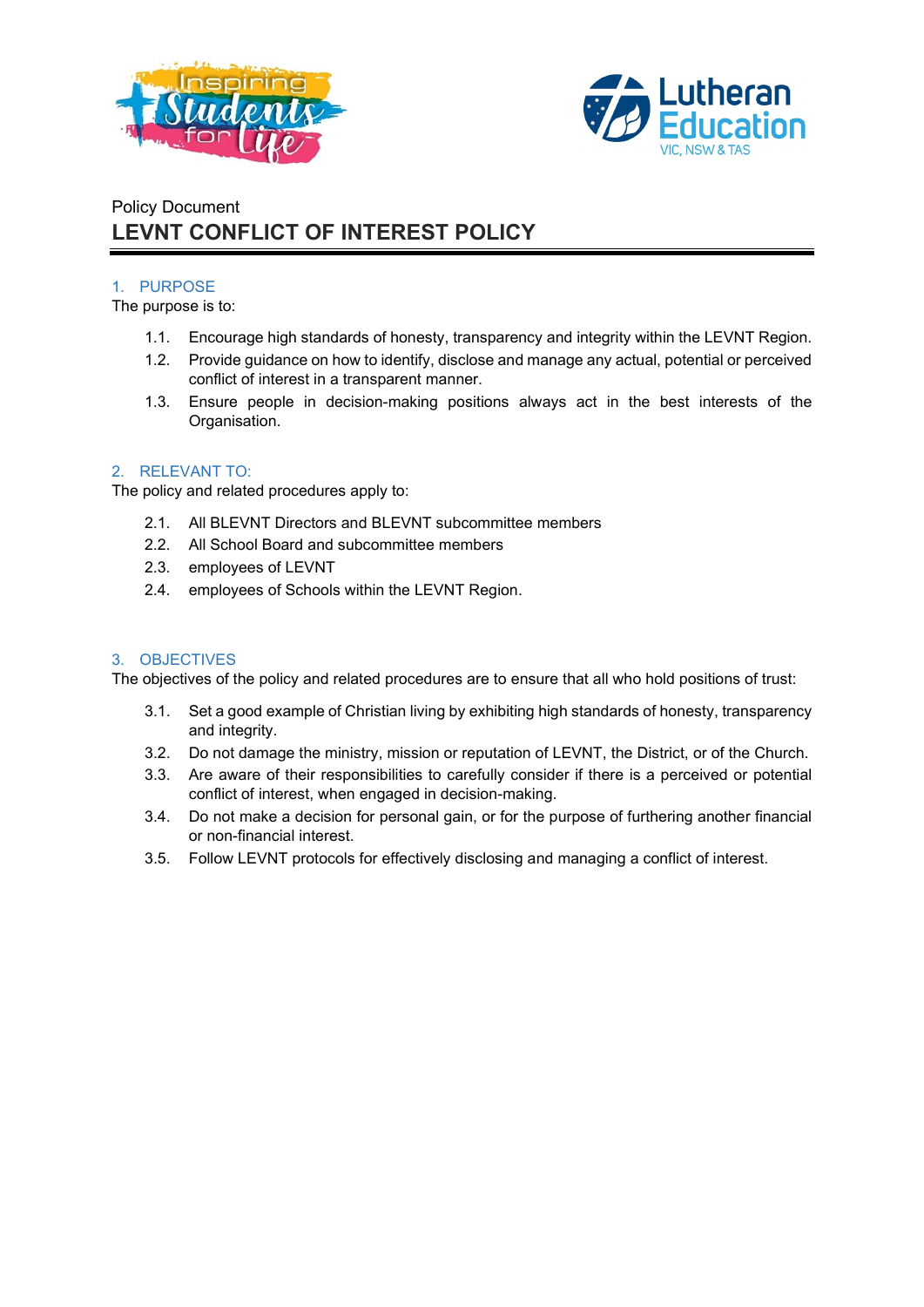## 4. POLICY STATEMENT

LEVNT encourages strict standards of honesty and integrity. LEVNT takes all reasonable measures to:

- 4.1. Avoid conflict of interest where practical and possible.
- 4.2. Provide guidance for effectively identifying, disclosing and managing any conflict of interest.
- 4.3. Create an environment where interests are declared in a transparent and ethical manner.

## 5. GENERAL DEFINITIONS

- 5.1. "Church" means the Lutheran Church of Australia Incorporated.
- 5.2. "BLEVNT" means the governing body for Lutheran Education VIC, NSW, TAS and ACT Ltd.
- 5.3. "Board" means the governing body of an Organisation, meaning the BLEVNT or a School Board.
- 5.4. "Committee" includes committees, standing committees, task forces and any other bodies created by the Board.
- 5.5. "conflict of interest" includes conflict of duty. This includes matters such as financial, professional/pastoral performance etc.
- 5.6. "District" means the Lutheran Church of Australia Victorian District (including Tasmania).
- 5.7. "employee" includes contractor.
- 5.8. "LEVNT Region" means the joint area of the Lutheran Church of Australia Victorian District (including Tasmania) (District) and the Lutheran Church of Australia NSW and ACT District.
- 5.9. "LEVNT" means the staff and general operations of Lutheran Education VIC, NSW, TAS and ACT Ltd.
- 5.10. "School" means Lutheran schools, colleges, kindergartens and early learning centres.
- 5.11. "Organisation" means the specific organisation which the Committee represents.

#### 6. DEFINITION OF CONFLICT OF INTEREST

A conflict of interest is a situation where a person has competing interests, loyalties or biases.

A conflict of interest occurs when a person's personal interests conflict with their responsibility to act in the best interests of the Organisation. A conflict of interest also includes a conflict between a person's duty to the Organisation and another duty that the person has (for example, to another organisation).

Personal interests include direct interests, as well as those of family, friends, or other parties (associate, organisation) a person may be involved with or have an interest in (for example, as a shareholder).

A conflict of interest may be financial or non-financial.

A conflict of interest may be actual, potential or perceived.

- Actual involves a direct conflict between current duties and other interests, whether business or personal interests.
- Perceived involves a situation where a conflict of interest could reasonably be perceived to improperly influence the performance of duties (whether or not this is the case).
- Potential involves a situation where another interest could conflict with official duties.

These situations present the risk that a person will make a decision based on, or affected by, these influences, rather than in the best interests of the Organisation. These situations must therefore be managed accordingly.

A key test for identifying a conflict of interest is whether an impartial observer would reasonably question if factors, which are associated with another interest, may inappropriately influence the way a person carries out his or her role.

> *LEVNT Conflict of Interest Policy* Page 2 of 4 Date of BLEVNT Approval: 15/04/2021 Document to be reviewed: December 2023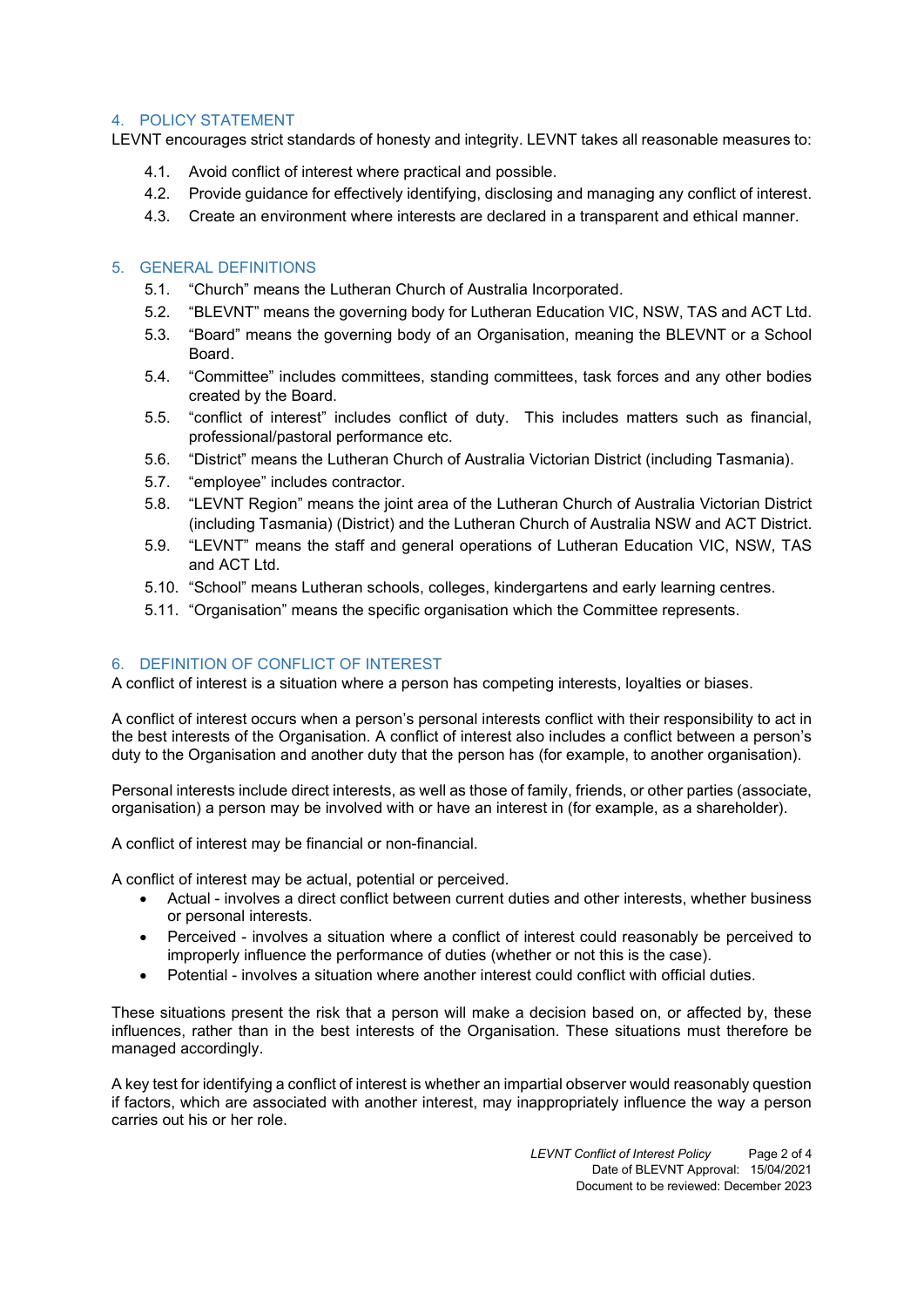A conflict of interest may involve, but is not limited to, any of the following situations which will need to be managed, consistent with procedures associated with this policy:

- A person in a paid position engages a family member, or another party with whom the person is involved, to provide a service or offers them employment.
- A person in a position of authority (Person) is involved in a decision that will award a contract for services or employment to a person, family member or any party with whom the Person is involved.
- A Person is involved in a decision about a property transaction that will return a material benefit to the Person or a party associated with the Person.
- A Person, in his or her decision-making capacity, becomes aware of information that may be used for his or her personal gain or for the gain of a party connected with the Person.
- A Person is involved in a decision about a matter that may impact positively or negatively on an existing relationship between the Person and another party.

There will be some situations where the conflict of interest will normally not be acceptable, for example:

- A paid employee is a member of a decision-making body to which they or their spouse are directly accountable.
- A person is a member of a Committee where the work of the Committee and the person's outside interests, and those of parties close to the person, will involve an inherent and ongoing conflict of interest.

However, it is recognised there may be circumstances arising from the nature of the local situation which may require an exception to be made. If so, there must be independent approval from a higher authority or governing body for the appointment, supported by a documented process to appropriately manage the conflict of interest. For example, LEVNT would determine how to manage a conflict of interest at a school level.

#### 7. PROCEDURAL PRINCIPLES

The application of this Policy will provide for:

- 7.1. The avoidance or management of any conflict between private interests and duties to others, or between duties required from two or more roles.
- 7.2. Persons in decision-making positions within LEVNT Organisations not taking advantage of their positions, to improperly gain direct or indirect benefit (whether financial or non-financial) for themselves or for other parties.
- 7.3. Full and proper disclosure of any actual, perceived or potential conflict to the appropriate Board, Committee, Organisation or leader.
- 7.4. Sound decision-making and recordkeeping by Boards, Committees, Organisation and leaders regarding any actual, perceived or potential conflict.